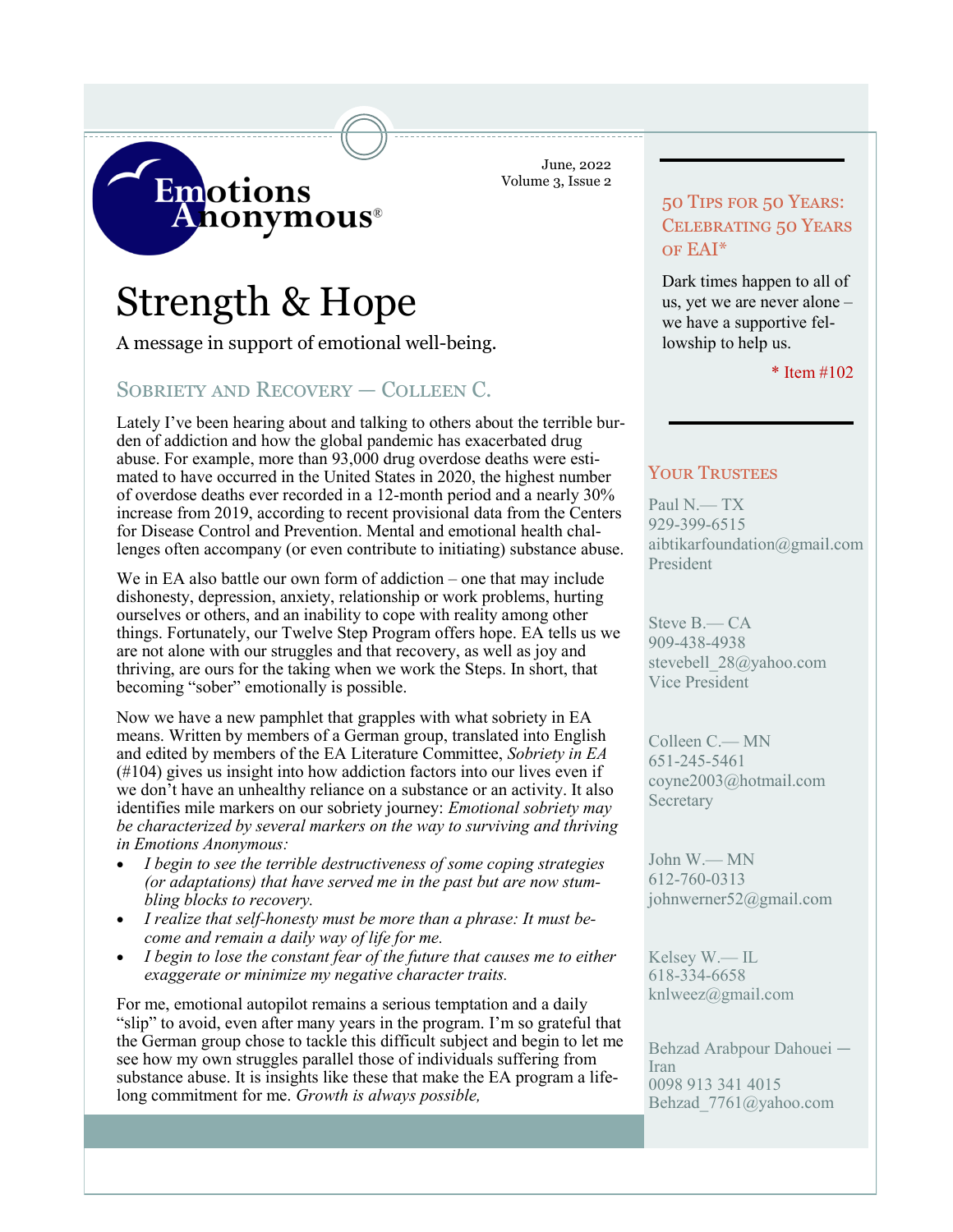# June's Tools for **RECOVERY**

### **STEP 6**

Were entirely ready to have God remove all these defects of character.

# **Promise 6**

We have less concern about self and gain interest in others.

### **JUST FOR TODAY 6**

I will try to go out of my way to be kind to someone I meet. I will be considerate, talk low, and look as good as I can. I will not engage in unnecessary criticism or finding fault, nor try to improve or regulate anybody except myself.

# **Slogan 6**

Look for the good.

## **Helpful Concept 6**

We never discuss religion, politics, national or international issues, or other belief systems or policies. EA has no opinion on outside issues.

## **TRADITION 6**

An EA group ought never endorse, finance or lend the EA name to any related facility or outside enterprise, lest problems of money, property and prestige divert us from our primary purpose.

### **Principle 6**

Willingness



# Subject: Principle 6—Willingness - Steve O.

Now that we have accomplished an inventory of the good and not so good aspects of our character and behavior, are we willing to change them? *All of them?* The important part in this 12 Step principle is the willingness to let go of old behaviors.

# Doctoral Student Seeks Study Participants

Katharine "Kate" Heaton, a doctoral candidate at the University of the Cumberlands in the Counselor Education and Supervision Ph.D. program, is seeking participation in a qualitative research study: *A Transcendental Phenomenological Study: Understanding the Lived Experiences of Members of Emotions Anonymous.* 

Participation is open to those engaged with Emotions Anonymous if:

- You are 18 years of age or older
- Engaged with EA through at least one of the following:
	- Attending EA meetings
		- Working, or having completed, the 12-Steps of EA
		- Involved in EA sponsorship, co-sponsorship, or outreach

If you are interested in and eligible to participate in this study or have any questions, please contact Kate at [kheaton16043@ucumberlands.edu.](mailto:kheaton16043@ucumberlands.edu)

You can find the Trustee Reflections on the website, [www.emotionsanonymous.org.](https://www.emotionsanonymous.org)

This month we focus on JFT #6.